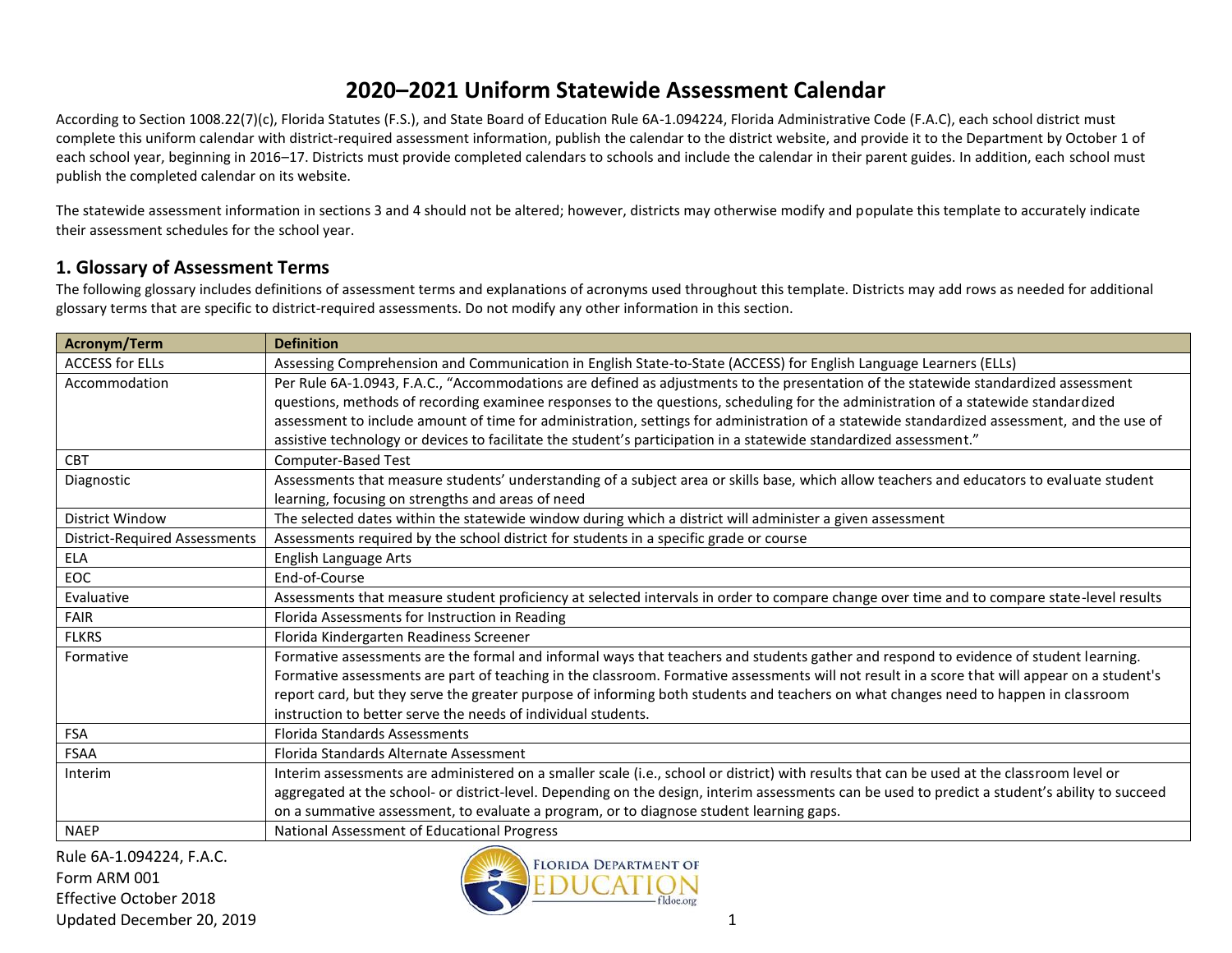| <b>NGSSS</b>               | Next Generation Sunshine State Standards                                                                                                        |
|----------------------------|-------------------------------------------------------------------------------------------------------------------------------------------------|
| <b>PBT</b>                 | Paper-Based Test                                                                                                                                |
| <b>Progress Monitoring</b> | Process used to determine whether a student's academic performance is improving, at what rate it is improving, and how effective instruction    |
|                            | has been                                                                                                                                        |
| PSAT/NMSQT                 | Preliminary SAT/National Merit Scholarship Qualifying Test                                                                                      |
| Summative                  | Assessments that evaluate student mastery of Florida's academic standards at or near the conclusion of the course of instruction                |
| Statewide, Standardized    | All assessments required by s. 1008.22, F.S.                                                                                                    |
| Assessments                |                                                                                                                                                 |
| <b>Statewide Window</b>    | The range of dates during which districts and/or schools may choose to administer a given assessment                                            |
| <b>Testing Time</b>        | The amount of time individual students are each given to respond to test items on each test                                                     |
| VAM                        | A Value-Added Model (VAM) is used by some school districts as part of their educator evaluation system. It is also used in the approval process |
|                            | for teacher preparation programs, as part of the criteria for teachers to qualify for a financial award under the Florida Best and Brightest    |
|                            | Teacher Scholarship program and as part of the criteria to extend an educator's temporary teaching certificate.                                 |
| <b>VPK</b>                 | Florida's Voluntary Prekindergarten Education Program                                                                                           |

### **2. Test, Type, and Purpose/Use**

Add rows as needed to define district-required tests, test type, and their purpose/use in your district. If additional types are added, define applicable types in the glossary. Do not modify any other information in this section.

| <b>Test</b>             | <b>Type</b>         | <b>Purpose/Required Use</b>                                                          | <b>Statutory Authority/Required Use Citation</b> |
|-------------------------|---------------------|--------------------------------------------------------------------------------------|--------------------------------------------------|
| ACCESS for ELLs 2.0     | Diagnostic          | Measure English language acquisition of ELLs                                         | s. 1003.56, F.S.                                 |
| <b>Alternate ACCESS</b> | Diagnostic          | Measure English language acquisition of ELLs with significant cognitive disabilities | Rule 6A-6.0902, F.A.C.                           |
| for ELLs                |                     |                                                                                      | Rule 6A-6.09021, F.A.C.                          |
|                         |                     |                                                                                      | Rule 6A-6.0903, F.A.C.                           |
| FAIR                    | Diagnostic/Progress | Provides general estimates of students' reading ability/monitors students' progress  | s. 1008.25(4), F.S.                              |
|                         | Monitoring          | toward meeting grade-level skills in reading                                         |                                                  |
| <b>FLKRS</b>            | Diagnostic/Progress | Determine readiness for kindergarten; used to calculate VPK Provider Kindergarten    | s. 1002.69, F.S.                                 |
|                         | Monitoring          | <b>Readiness Rates</b>                                                               | Rule 6M-8.601, F.A.C.                            |
| <b>FSA</b>              | Summative           | Purpose: Measure student achievement of Florida's academic standards (Florida        |                                                  |
| <b>FSAA</b>             | Summative           | Standards, Next Generation Sunshine State Standards)                                 |                                                  |
| NGSSS EOC               | Summative           | Required uses: third grade retention; high school standard diploma; EOC              | s. 1002.38, F.S.                                 |
| Statewide Science       | Summative           | assessments as 30% of course grade; school grades; school improvement rating;        | s. 1003.4156, F.S.                               |
| Assessment              |                     | district grades; differentiated accountability; VAM; scholar designation; Credit     | s. 1003.4282, F.S.                               |
|                         |                     | Acceleration Program; school improvement plans; school, district, state, and         | s. 1004.04, F.S.                                 |
|                         |                     | federal reporting                                                                    | s. 1004.85, F.S.                                 |
|                         |                     |                                                                                      | s. 1008.22, F.S.                                 |
|                         |                     |                                                                                      | s. 1008.25, F.S.                                 |
|                         |                     |                                                                                      | s. 1008.33, F.S.                                 |

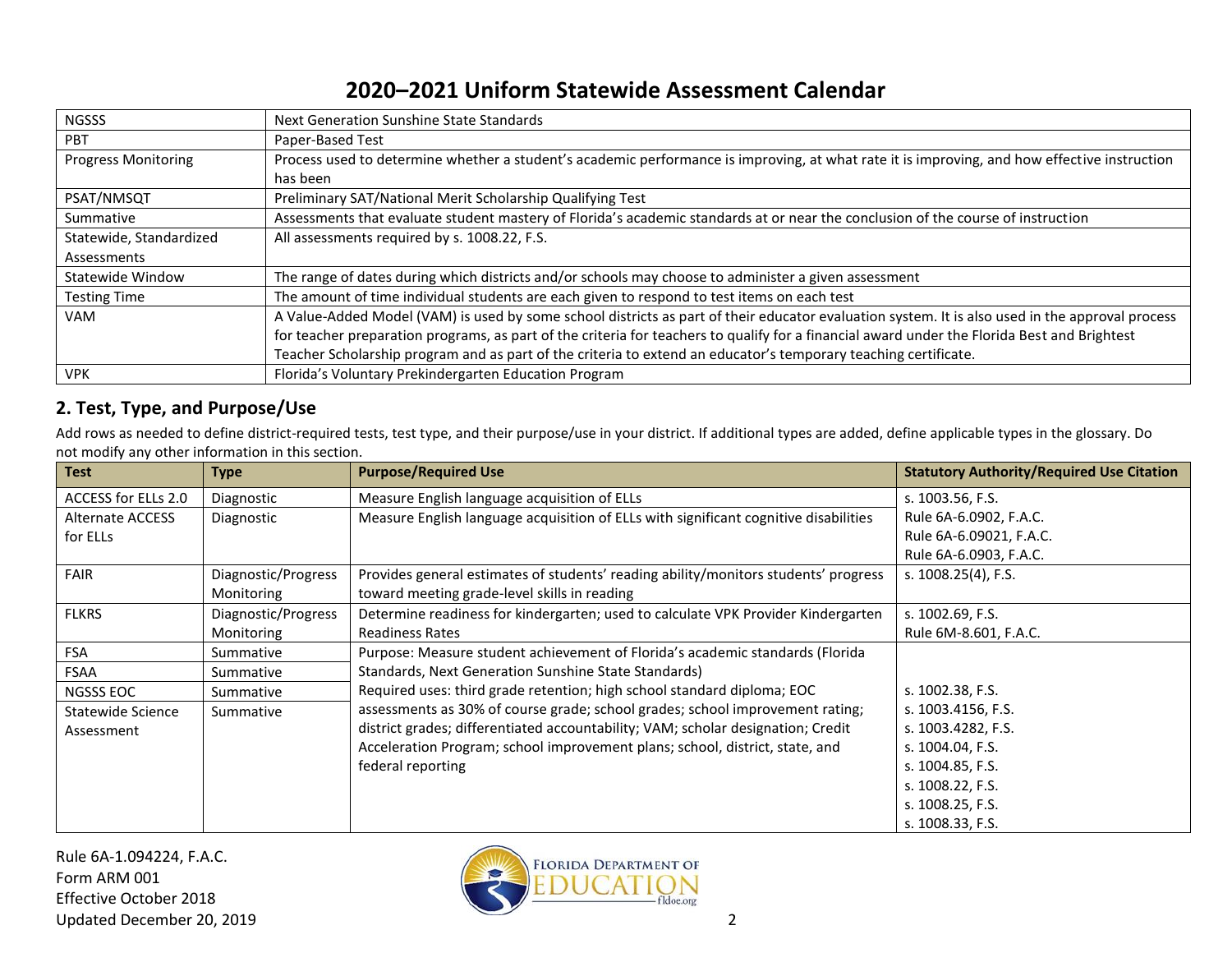|             |            |                                                                     | s. 1008.34, F.S.         |
|-------------|------------|---------------------------------------------------------------------|--------------------------|
|             |            |                                                                     | s. 1008.341, F.S.        |
|             |            |                                                                     | s. 1012.34, F.S.         |
|             |            |                                                                     | s. 1012.56, F.S.         |
|             |            |                                                                     | s. 1012.731, F.S.        |
|             |            |                                                                     | Rule 6A-1.09422, F.A.C.  |
|             |            |                                                                     | Rule 6A-1.094221, F.A.C. |
|             |            |                                                                     | Rule 6A-1.094222, F.A.C. |
|             |            |                                                                     | Rule 6A-1.0943, F.A.C.   |
|             |            |                                                                     | Rule 6A-1.09432, F.A.C.  |
|             |            |                                                                     | Rule 6A-1.09981, F.A.C.  |
|             |            |                                                                     | Rule 6A-1.099811, F.A.C. |
|             |            |                                                                     | Rule 6A-1.099822, F.A.C. |
|             |            |                                                                     | Rule 6A-5.0411, F.A.C.   |
| <b>NAEP</b> | Evaluative | Measure student performance for comparison among state and national | s. 1008.22, F.S.         |
|             |            | populations over time                                               |                          |
| PreACT      | Summative  | Inform course placement                                             | s. 1007.35, F.S.         |
| PSAT/NMSQT  | Summative  | Inform course placement                                             | s. 1007.35, F.S.         |

#### **3. Required Statewide Assessments**

The following assessments are required for students as indicated in the Students to Be Tested column.

Populate the District Window column for each assessment in the table below. Do not modify any other information in this section. When calculating total test time in Section 6, do not include times for assessments indicated by grey rows, which indicate duplicate assessment windows (e.g., EOCs), assessments that take the place of another assessment, or assessments that do not have a specified testing time.

| <b>Assessment</b>                             | <b>Students to Be Tested</b>                                                                                                                                                | <b>Statewide Window</b>                           | <b>District Window</b>           | <b>Mode</b>           | <b>Testing Time</b> | <b>Results Expected</b>                  |
|-----------------------------------------------|-----------------------------------------------------------------------------------------------------------------------------------------------------------------------------|---------------------------------------------------|----------------------------------|-----------------------|---------------------|------------------------------------------|
| <b>FLKRS</b>                                  | Kindergarten                                                                                                                                                                | July 13-October 16,<br>2020                       |                                  | CBT <sup>1</sup>      | 15-20 minutes       | Immediately following<br>test completion |
| $FSAA - Database$                             | Grades 3-10 ELA (Reading<br>& Writing); Grades 3-8<br>Mathematics; Grades 5 &<br>8 Science; and Algebra 1,<br>Biology 1, Civics,<br>Geometry, & U.S. History<br><b>EOCs</b> | Collection Period 1:<br>September-October<br>2020 |                                  | PBT<br>Varies/Untimed |                     | June 2021                                |
| FSA Algebra 1 and<br>Geometry EOC assessments | Students enrolled in<br>associated courses                                                                                                                                  | September 14-<br>October 2, 2020                  | September 14-<br>October 2, 2020 | CBT <sup>1</sup>      | 180 minutes $2$     | October 2020                             |

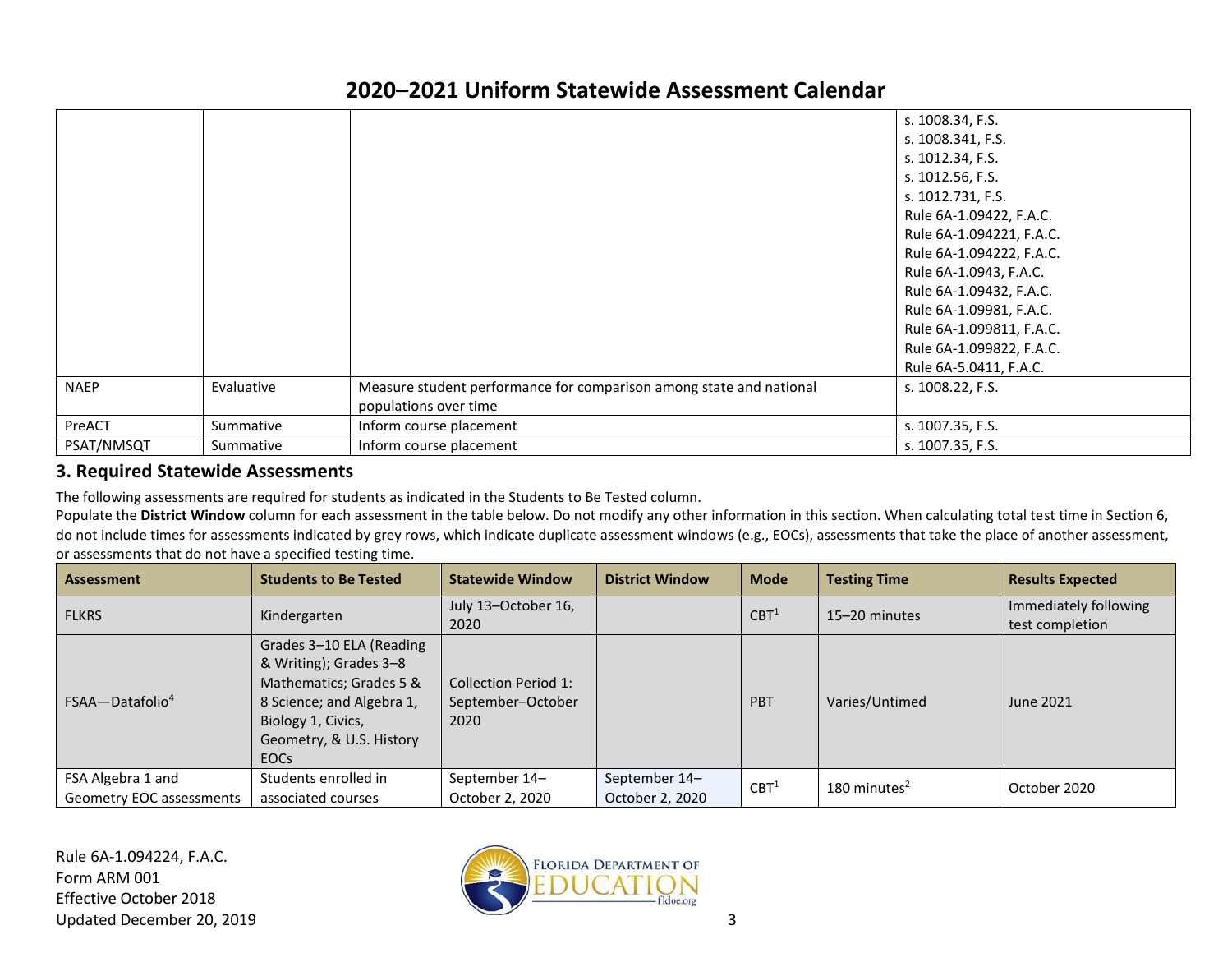| NGSSS Biology 1, Civics, and<br>U.S. History EOC<br>assessments | Students enrolled in<br>associated courses                                                                                                                                  | September 14-<br>October 2, 2020                          | September 14-<br>October 2, 2020 | CBT <sup>1</sup> | 160 minutes $3$                    | October 2020     |
|-----------------------------------------------------------------|-----------------------------------------------------------------------------------------------------------------------------------------------------------------------------|-----------------------------------------------------------|----------------------------------|------------------|------------------------------------|------------------|
| $FSAA - Datafolio4$                                             | Grades 3-10 ELA (Reading<br>& Writing); Grades 3-8<br>Mathematics; Grades 5 &<br>8 Science; and Algebra 1,<br>Biology 1, Civics,<br>Geometry, & U.S. History<br><b>EOCs</b> | <b>Collection Period 2:</b><br>November-<br>December 2020 |                                  | <b>PBT</b>       | Varies/Untimed                     | June 2021        |
| FSA Algebra 1 and<br>Geometry EOC assessments                   | Students enrolled in<br>associated courses                                                                                                                                  | November 30-<br>December 18, 2020                         |                                  | CBT <sup>1</sup> | 180 minutes <sup>2</sup>           | January 2021     |
| NGSSS Biology 1, Civics, and<br>U.S. History EOC<br>assessments | Students enrolled in<br>associated courses                                                                                                                                  | November 30-<br>December 18, 2020                         |                                  | CBT <sup>1</sup> | $160$ minutes <sup>3</sup>         | January 2021     |
| FSAA-Datafolio <sup>4</sup>                                     | Grades 3-10 ELA (Reading<br>& Writing); Grades 3-8<br>Mathematics; Grades 5 &<br>8 Science; and Algebra 1,<br>Biology 1, Civics,<br>Geometry, & U.S. History<br><b>EOCs</b> | <b>Collection Period 3:</b><br>March-April 2021           |                                  | <b>PBT</b>       | Varies/Untimed                     | <b>June 2021</b> |
| FSAA-Performance Task <sup>5</sup>                              | Grades 3-8 ELA &<br>Mathematics; Grades 4-8<br>Writing; Grades 5 & 8<br>Science; and Civics EOC                                                                             | March 1-April 16,<br>2021                                 |                                  | <b>PBT</b>       | Varies/Untimed                     | June 2021        |
| FSAA-Performance Task <sup>5</sup>                              | Grades 9 & 10 ELA; Grades<br>9 & 10 Writing; and<br>Algebra 1, Biology 1,<br>Geometry, and U.S. History<br><b>EOCs</b>                                                      | March 15-April 30,<br>2021                                |                                  | PBT              | Varies/Untimed                     | <b>June 2021</b> |
| FSA ELA - Reading                                               | Grade 3                                                                                                                                                                     | April 5-16, 2021                                          | April 5-16, 2021                 | PBT              | 160 minutes                        | May 2021         |
| FSA ELA - Writing                                               | Grades 4-6                                                                                                                                                                  | April 5-16, 2021                                          | April 5-16, 2021                 | <b>PBT</b>       | 120 minutes                        | June 2021        |
| FSA ELA - Writing                                               | Grades 7-10                                                                                                                                                                 | April 5-16, 2021                                          | April 5-16, 2021                 | CBT <sup>1</sup> | 120 minutes                        | June 2021        |
| FSA ELA - Reading                                               | Grades 4-6                                                                                                                                                                  | May 3-14, 2021                                            | May 3-14, 2021                   | PBT              | Grades 4-5 Reading: 160<br>minutes | June 2021        |

Rule 6A-1.094224, F.A.C. Form ARM 001 Effective October 2018 Updated December 20, 2019 4

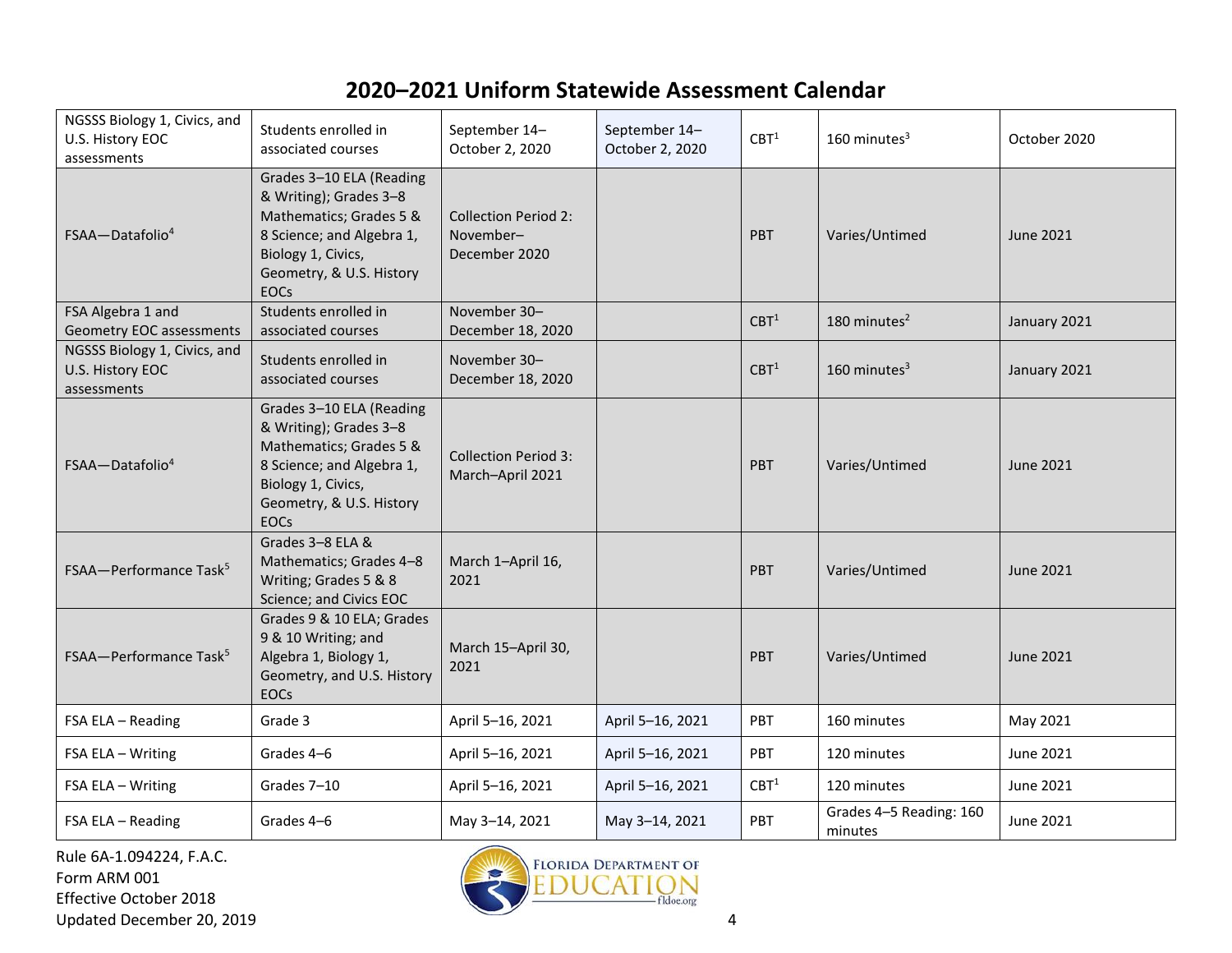|                                                                 |                                            |                  |                 |                  | Grade 6 Reading: 170<br>minutes                                               |                  |
|-----------------------------------------------------------------|--------------------------------------------|------------------|-----------------|------------------|-------------------------------------------------------------------------------|------------------|
| <b>FSA Mathematics</b>                                          | Grades 3-6                                 | May 3-14, 2021   | May 3-14, 2021  | <b>PBT</b>       | Grades 3-5 Mathematics:<br>160 minutes<br>Grade 6 Mathematics:<br>180 minutes | <b>June 2021</b> |
| FSA ELA - Reading                                               | Grades 7-10                                | May 3-28, 2021   | May 3-28, 2021  | CBT <sup>1</sup> | Grades 7-8 Reading: 170<br>minutes<br>Grades 9–10 Reading:<br>180 minutes     | June 2021        |
| <b>FSA Mathematics</b>                                          | Grades 7 and 8                             | May 3-28, 2021   | May 3-28, 2021  | CBT <sup>1</sup> | 180 minutes                                                                   | June 2021        |
| FSA Algebra 1 and<br>Geometry EOC assessments                   | Students enrolled in<br>associated courses | May 3-28, 2021   |                 | CBT <sup>1</sup> | 180 minutes $2$                                                               | June 2021        |
| NGSSS Biology 1, Civics, and<br>U.S. History EOC<br>assessments | Students enrolled in<br>associated courses | May 3-28, 2021   |                 | CBT <sup>1</sup> | $160$ minutes <sup>3</sup>                                                    | June 2021        |
| <b>NGSSS Statewide Science</b><br>Assessment                    | Grades 5 and 8                             | May 10-21, 2021  | May 10-21, 2021 | <b>PBT</b>       | 160 minutes                                                                   | June 2021        |
| FSA Algebra 1 and<br>Geometry EOC assessments                   | Students enrolled in<br>associated courses | July 12-23, 2021 |                 | CBT <sup>1</sup> | 180 minutes $2$                                                               | August 2021      |
| NGSSS Biology 1, Civics, and<br>U.S. History EOC<br>assessments | Students enrolled in<br>associated courses | July 12-23, 2021 |                 | CBT <sup>1</sup> | $160$ minutes <sup>3</sup>                                                    | August 2021      |

<sup>1</sup>Paper-based accommodations (e.g., regular print, large print, braille, one-item-per-page) for computer-based tests are available to eligible students if indicated as an accommodation on an IEP or Section 504 plan. <sup>2</sup> Any student taking an FSA EOC assessment who has not completed a session by the end of the allotted time may continue working up to half the length of a typical school day.

<sup>3</sup> Any student taking an NGSSS EOC assessment who has not completed the session by the end of the allotted time may continue working; however, testing must be completed within the same school day.

<sup>4</sup>The FSAA—Datafolio is designed for students with significant cognitive disabilities for whom participation in the general statewide assessment or the FSAA—Performance Task is inappropriate, even with accommodations.

<sup>5</sup> The FSAA—Performance Task is designed for students with significant cognitive disabilities for whom participation in the general statewide assessment is inappropriate, even with accommodations.

### **4. Statewide Assessments for SELECT Students**

The following assessments are only intended for selected students/students in certain sub-groups. Populate the **District Window** column for the assessments in the table below. If an assessment is not being administered in your district, indicate "N/A" in the District Window column. Do not modify any other information in this section. Because the tests included in this section are not administered to all students or, in some cases, are optional for students, the testing time for these tests should not be included in the total testing time calculated in Section 6.

| <b>Assessment</b> | <b>Applicable Students<sup>4</sup></b> | Statewide Window | <b>District Window</b> | <b>Mode</b> | <b>Testing Time</b> | <b>Results Expected</b> |
|-------------------|----------------------------------------|------------------|------------------------|-------------|---------------------|-------------------------|
|-------------------|----------------------------------------|------------------|------------------------|-------------|---------------------|-------------------------|

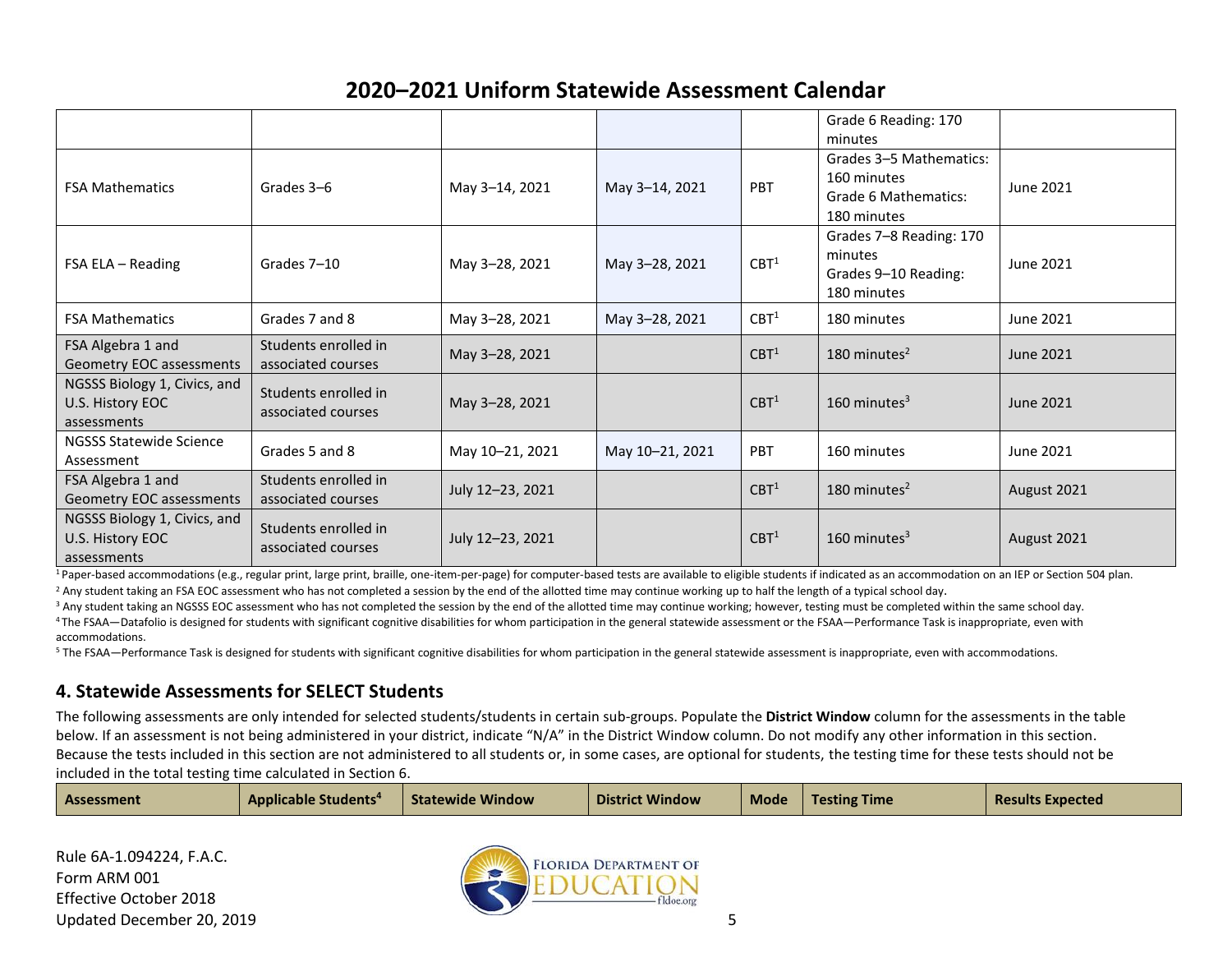| <b>FAIR</b>                                                                    | Grades 3-12                                                                                                    | Assessment Period (AP) 1:<br>July 31-November 6, 2020 | N/A                               | CBT <sup>1</sup> | 45 minutes                                                                                   | 1 week after                                                                                                                                                                                           |
|--------------------------------------------------------------------------------|----------------------------------------------------------------------------------------------------------------|-------------------------------------------------------|-----------------------------------|------------------|----------------------------------------------------------------------------------------------|--------------------------------------------------------------------------------------------------------------------------------------------------------------------------------------------------------|
| PreACT                                                                         | Grade 10                                                                                                       | September-December<br>2020                            | N/A                               | <b>PBT</b>       | 150 minutes                                                                                  | Approximately 2 weeks<br>after testing                                                                                                                                                                 |
| ELA Grade 10 Retake -<br>Writing                                               |                                                                                                                | September 14-October 2,<br>2020                       | September 14-<br>October 2, 2020  | CBT <sup>1</sup> | 120 minutes <sup>2</sup>                                                                     | December 2020                                                                                                                                                                                          |
| ELA Grade 10 Retake -<br>Reading                                               |                                                                                                                | September 14-October 2,<br>2020                       | September 14-<br>October 2, 2020  | CBT <sup>1</sup> | $180$ minutes <sup>2</sup>                                                                   | December 2020                                                                                                                                                                                          |
| FSAA-Performance Task <sup>6</sup><br>Grade 10 ELA and<br>Algebra 1 EOC Makeup |                                                                                                                | September 28-October<br>16, 2020                      | September 28-<br>October 16, 2020 | PBT              | Varies/Untimed                                                                               | December 2020                                                                                                                                                                                          |
| PSAT/NMSQT                                                                     | Grade 10                                                                                                       | October 14, 2020                                      | October 14, 2020                  | PBT              | 165 minutes                                                                                  | January 2021                                                                                                                                                                                           |
| <b>FAIR</b>                                                                    | Grades 3-12                                                                                                    | AP 2:<br>November 9, 2020-<br>February 12, 2021       | N/A                               | CBT <sup>1</sup> | 45 minutes                                                                                   | 1 week after                                                                                                                                                                                           |
| <b>ACCESS for ELLs</b>                                                         | Grades K-12 currently<br>classified as ELL with<br>"LY" code                                                   | January 25-March 19,<br>2021                          | January 25-March<br>19, 2021      | PBT              | Kindergarten: 45 minutes<br>Grades 1-12: 105-245<br>minutes (varies by grade-<br>level/tier) | June 2021                                                                                                                                                                                              |
| Alternate ACCESS for ELLs                                                      | Grades 1-12 with<br>significant cognitive<br>disabilities and<br>currently classified as<br>ELL with "LY" code | January 25-March 19,<br>2021                          | January 25-March<br>19, 2021      | PBT              | 80 minutes                                                                                   | June 2021                                                                                                                                                                                              |
| <b>NAEP</b>                                                                    | Grades 4 and 8                                                                                                 | January-March 2021                                    | January-March 2021                | <b>CBT</b>       | 90-120 minutes                                                                               | Fall 2021 (National, State,<br>and Trial Urban District<br>Assessment results):<br>Mathematics and Reading,<br>Grades 4 and 8<br>Spring 2022 (National<br>results): Grade 8 Civics and<br>U.S. History |
| <b>FAIR</b>                                                                    | Grades 3-12                                                                                                    | AP 3: February 15-June<br>11, 2021                    | N/A                               | CBT <sup>1</sup> | 45 minutes                                                                                   | 1 week after                                                                                                                                                                                           |
| ELA Grade 10 Retake -<br>Writing                                               |                                                                                                                | February 22-March 12,<br>2021                         | February 22-March<br>12, 2021     | CBT <sup>1</sup> | 120 minutes $2$                                                                              | May 2021                                                                                                                                                                                               |

Rule 6A-1.094224, F.A.C. Form ARM 001 Effective October 2018

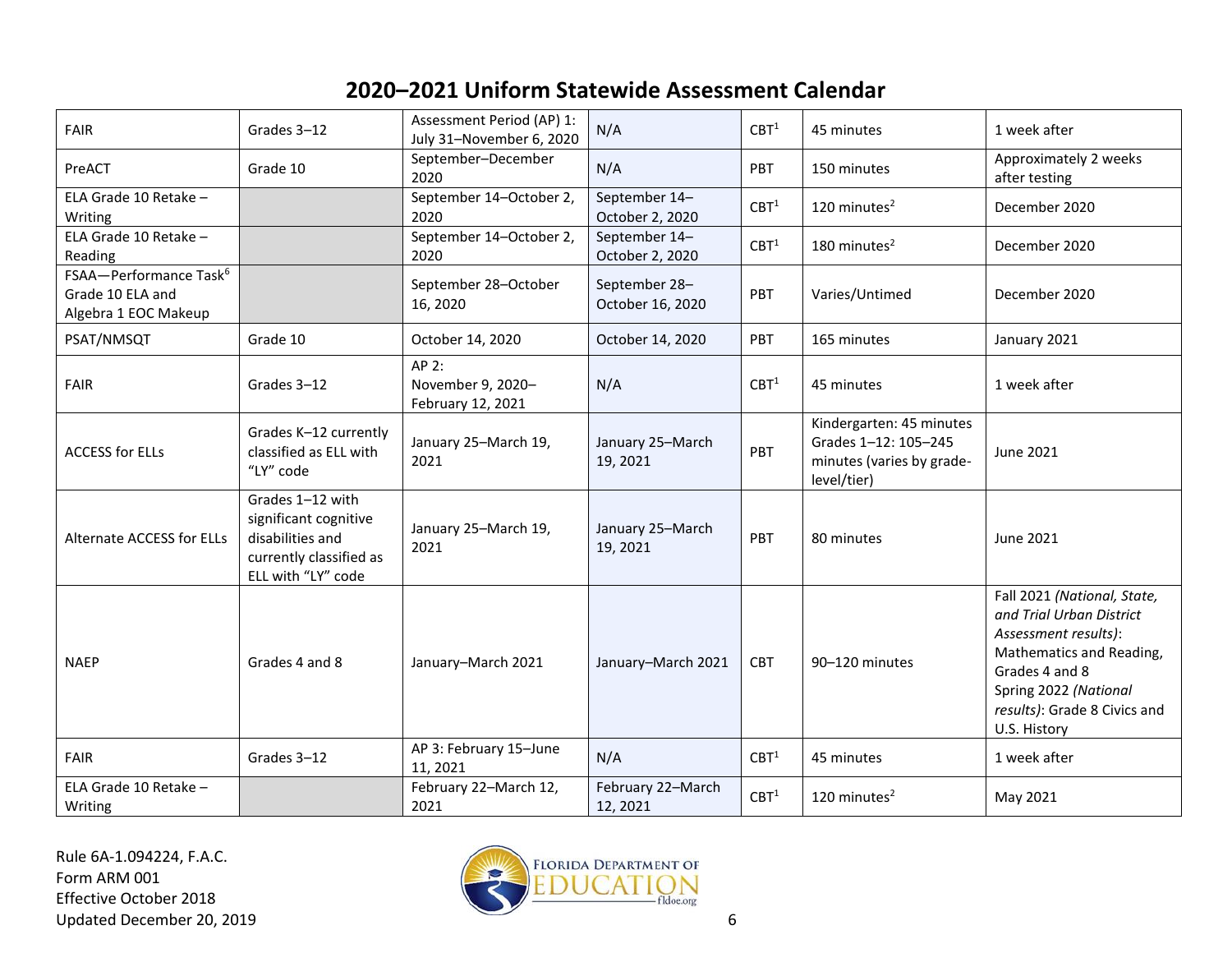| ELA Grade 10 Retake -<br>Reading         | February 22–March 12,<br>2021 | <b>February 22-March</b><br>12.2021 | CBT <sup>1</sup> | 180 minutes <sup>2</sup> | May 2021 |
|------------------------------------------|-------------------------------|-------------------------------------|------------------|--------------------------|----------|
| FSA Algebra 1 Retake<br>EOC <sup>5</sup> | February 22–March 12,<br>2021 | February 22–March<br>12, 2021       | CBT <sup>1</sup> | 180 minutes $2$          | May 2021 |

<sup>1</sup>Paper-based accommodations (e.g., regular print, large print, braille, one-item-per-page) for computer-based tests are available to eligible students if indicated as an accommodation on an IEP or Section 504 plan.

<sup>2</sup> Any student taking an FSA ELA Retake or EOC assessment who has not completed a session by the end of the allotted time may continue working up to half the length of a typical school day.

<sup>3</sup> Any student taking an NGSSS EOC assessment who has not completed the session by the end of the allotted time may continue working; however, testing must be completed within the same school day.

<sup>4</sup>If indicated, "applicable students" relates to the sub-group(s) of students who *may* take that assessment; it does not indicate that all students throughout the state in that sub-group will take that assessment. Assessments for which no applicable student group is listed are available to students as needed but are not limited to any specific sub-group.

<sup>5</sup>The FSA Algebra 1 EOC Assessment is only offered as a separate Retake assessment during the Spring administration; students retaking the FSA Algebra 1 EOC in Fall, Winter, or Summer participate in the regular EOC administration.

<sup>6</sup> The FSAA—Performance Task is designed for students with significant cognitive disabilities for whom participation in the general statewide assessment is inappropriate, even with accommodations.

#### **5. District-Required Assessment Information**

Complete the table below with assessments that are required for all schools in your district.

| <b>Assessment</b>                              | <b>Students to Be Tested</b> | <b>District Window</b>   | <b>Mode</b> | <b>Testing Time</b> | <b>Results Expected</b> |
|------------------------------------------------|------------------------------|--------------------------|-------------|---------------------|-------------------------|
| i-Ready Diagnostic Reading & Math #1           | Grades K-5                   | August 17 - September 11 | <b>CBT</b>  | 90 minutes          | On-Demand               |
| NWEA/MAP Reading/Math #1                       | Grades 6-12                  | August 17 - September 11 | <b>CBT</b>  | 60 minutes          | On-Demand               |
| NWEA/MAP Science #1                            | Grades 6-12                  | August 17 - September 11 | <b>CBT</b>  | 30 minutes          | On-Demand               |
| <b>Performance Matters Progress Monitoring</b> | Science Grades 3-5;          | September 1 - 18         | <b>CBT</b>  | 45 minutes          | On-Demand               |
| #1                                             | Biology, & Civics            |                          |             |                     |                         |
| Writing Progress Monitoring #1                 | Grades $1 - 10$              | September - October      | PBT/CBT     | 60 minutes          | 1 Week                  |
| <b>PSAT</b>                                    | Grades 8,9,11                | October 14               | <b>PBT</b>  | 165 minutes         | January                 |
| Writing Progress Monitoring #2                 | Grades $K - 10$              | November - January       | PBT/CBT     | 60 minutes          | 1 Week                  |
| i-Ready Diagnostic Reading & Math #2           | Grades K-5                   | December 2-18            | <b>CBT</b>  | 90 minutes          | On-Demand               |
| NWEA/MAP Reading/Math #2                       | Grades 6-12                  | December 2-18            | <b>CBT</b>  | 60 minutes          | On-Demand               |
| NWEA/MAP Science #2                            | Grades 6-12                  | December 2-18            | <b>CBT</b>  | 30 minutes          | On-Demand               |
| Common Course Exams / Semester Exams 1         | Grades 9-12                  | December 14 - 18         | <b>CBT</b>  | 90 minutes          | On-Demand               |
| Writing Progress Monitoring #3                 | Grades $K - 10$              | January - March          | PBT/CBT     | 60 minutes          | 1 Week                  |
| Performance Matters Progress Monitoring #2     | Science Grades 3-5;          | January 5-22             | <b>CBT</b>  | 45 minutes          | On-Demand               |
|                                                | Biology, & Civics            |                          |             |                     |                         |
| SAT School Day                                 | Grade 12                     | March - April            | PBT         | 210 minutes         | Weeks                   |
| i-Ready Diagnostic Reading & Math #3           | Grades $4-5$                 | April 12 - April 23      | <b>CBT</b>  | 90 minutes          | On-Demand               |
| i-Ready Diagnostic Reading & Math #3           | Grades K - 3                 | May 3 - 27               | <b>CBT</b>  | 90 minutes          | On-Demand               |
| Common Course Exams / Semester Exams 2         | Grades 9-12                  | May 24 - 27              | <b>CBT</b>  | 90 minutes          | On-Demand               |
| <b>SAT 10</b>                                  | Grade 3                      | <b>May 20</b>            | PBT         | 60 minutes          | 15 minutes              |

Rule 6A-1.094224, F.A.C. Form ARM 001 Effective October 2018 Updated December 20, 2019 7